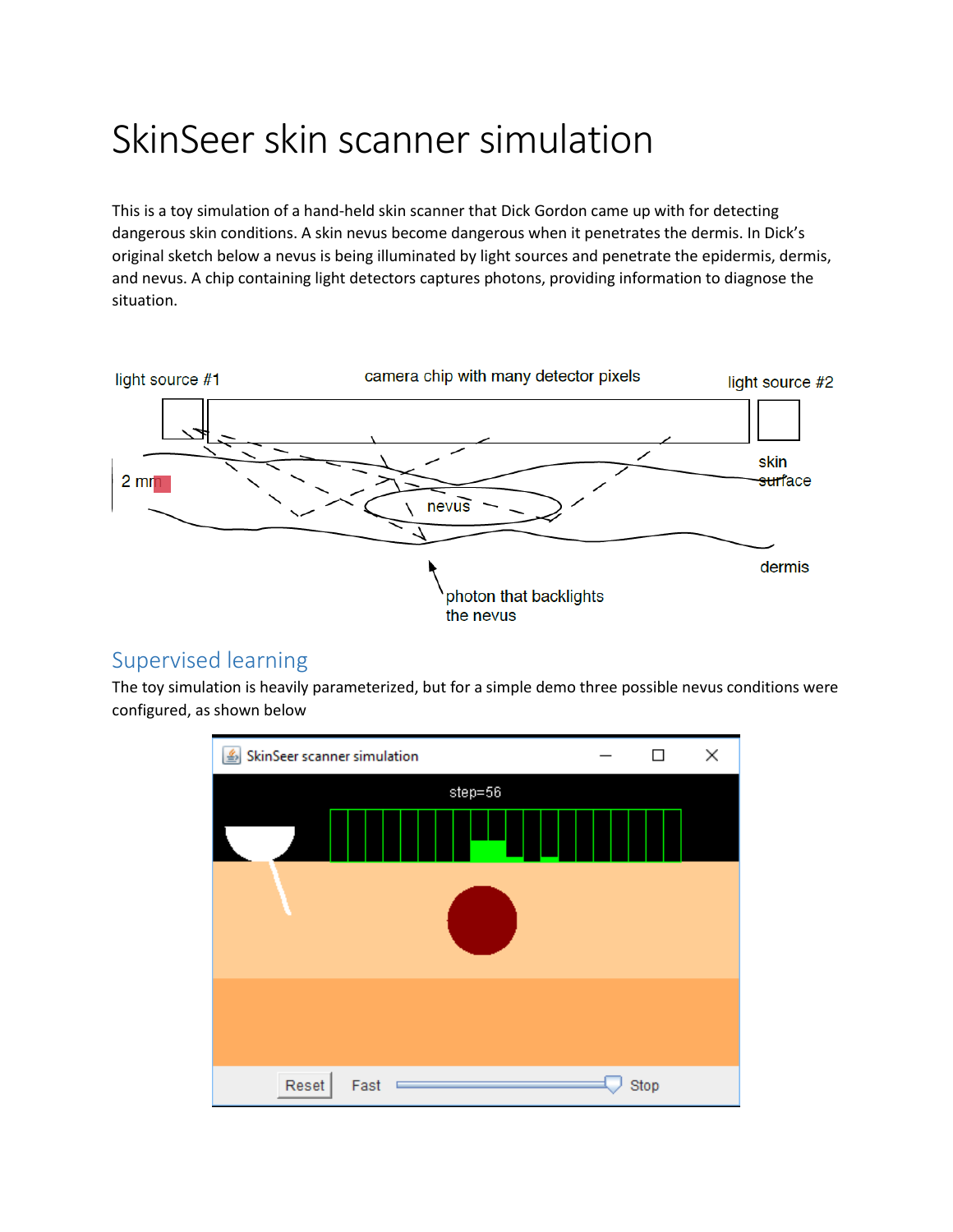

## Nevus in epidermis

Nevus penetrating dermis





500 randomly angled photons were emitted for each scan. The epidermis was considered to be transparent, and nevus considered to be 100% light absorbing, and the dermis scattered light hitting it.

The follow is a sample of the data generated. The first 20 columns are the photon counts for the detectors. The last column is the classification of the scan as "ok" (nevus in epidermis or no nevus) or "dangerous" (nevus penetrating dermis).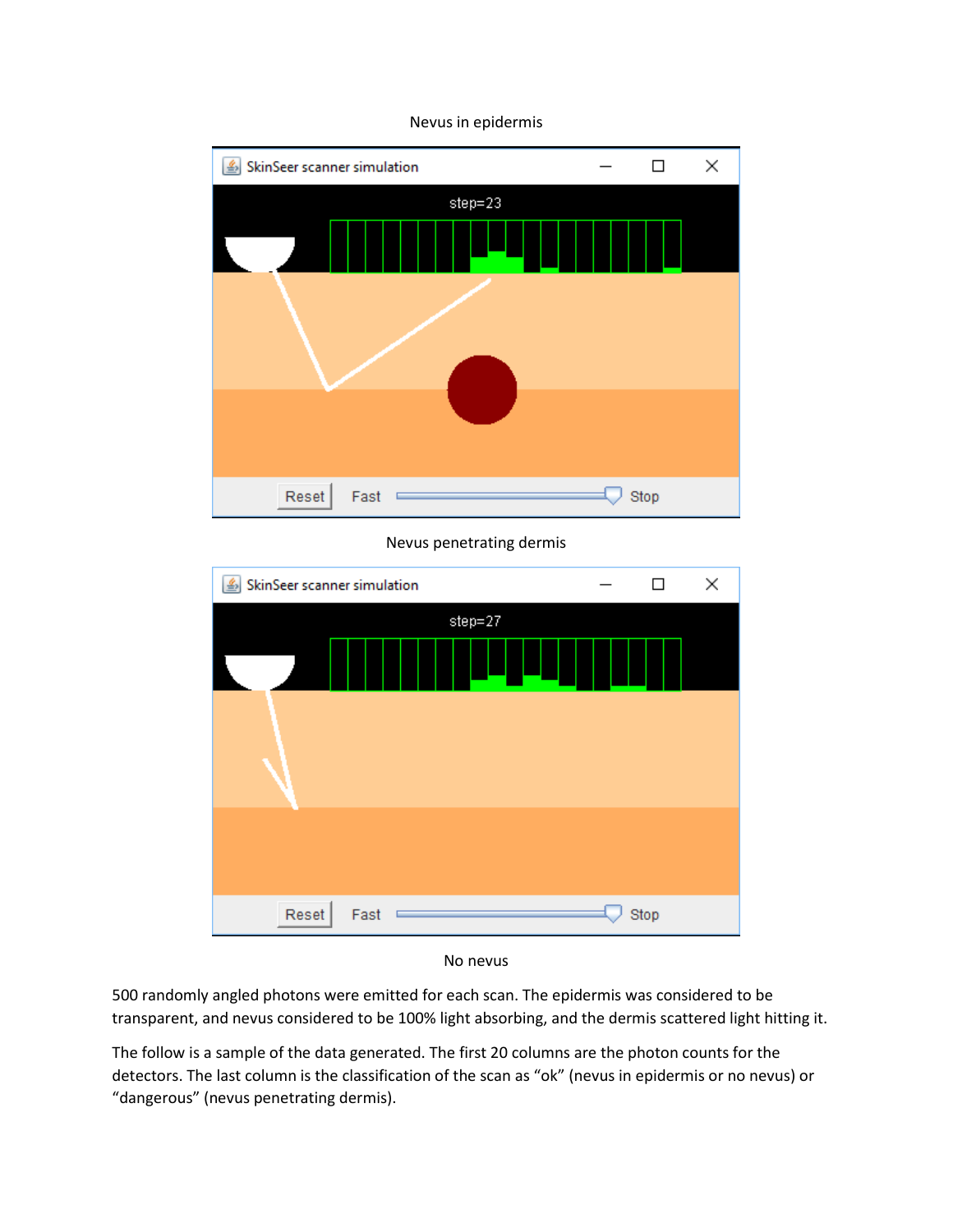| 0 | 0            | 0        | 0        | 0        | 0        | 0        | 0        | 39 | 29 | 5             | 0  | 10 | 0        | 0              | 0  | 0  | 0        | 0  | $\Omega$       | ok     |
|---|--------------|----------|----------|----------|----------|----------|----------|----|----|---------------|----|----|----------|----------------|----|----|----------|----|----------------|--------|
| 0 | 0            | 0        | 0        | 0        | 0        | 0        | 0        | 51 | 73 | 38            | 25 | 21 | 7        | 15             | 12 | 11 | 5        | 8  | 16             | ok     |
| 0 | 0            | 0        | 0        | 0        | 0        | 0        | 0        | 55 | 83 | 31            | 32 | 17 | 11       | 10             | 13 | 14 | 4        | 6  | 12             | ok     |
| 0 | 0            | 0        | 0        | $\Omega$ | 0        | 0        | 0        | 50 | 63 | 34            | 22 | 17 | 11       | 15             | 12 | 18 | 6        | 4  | 11             | ok     |
| 0 | 0            | 0        | 0        | $\Omega$ | 0        | $\Omega$ | 0        | 54 | 67 | 41            | 25 | 19 | 9        | 15             | 7  | 11 | 12       | 8  | 9              | ok     |
| 0 | 0            | $\Omega$ | 0        | $\Omega$ | 0        | 0        | 0        | 62 | 59 | 17            | 9  | 3  | 3        | 5              | 8  | 9  | 7        | 5  | 11             | danger |
| 0 | $\Omega$     | 0        | 0        | 0        | 0        | $\Omega$ | 0        | 40 | 24 | $\mathfrak z$ | 0  | 11 | $\Omega$ | $\Omega$       | 0  | 0  | 0        | 0  | $\Omega$       | ok     |
| 0 | $\mathbf{0}$ | $\Omega$ | 0        | $\Omega$ | 0        | 0        | 0        | 38 | 33 | 2             | 0  | 10 | $\Omega$ | $\mathbf{0}$   | 0  | 0  | 0        | 0  | $\Omega$       | ok     |
| 0 | $\Omega$     | $\Omega$ | 0        | $\Omega$ | 0        | $\Omega$ | 0        | 37 | 25 | 3             | 0  | 10 | $\Omega$ | $\Omega$       | 0  | 0  | $\Omega$ | 0  | $\Omega$       | ok     |
| 0 | 0            | $\Omega$ | 0        | 0        | $\Omega$ | $\Omega$ | $\Omega$ | 39 | 24 | 9             | 0  | 12 | $\Omega$ | $\Omega$       | 0  | 0  | $\Omega$ | 0  | $\Omega$       | ok     |
| 0 | $\Omega$     | 0        | 0        | 0        | 0        | $\Omega$ | 0        | 53 | 65 | 43            | 30 | 22 | 22       | 6              | 6  | 10 | 5        | 7  | 12             | ok     |
| 0 | $\mathbf{0}$ | 0        | 0        | 0        | 0        | 0        | 0        | 45 | 83 | 30            | 19 | 20 | 11       | 19             | 11 | 13 | 6        | 6  | 5              | ok     |
| 0 | 0            | $\Omega$ | 0        | $\Omega$ | 0        | 0        | 0        | 50 | 58 | 32            | 23 | 25 | 21       | 17             | 5  | 7  | 7        | 8  | 9              | ok     |
| 0 | $\Omega$     | $\Omega$ | $\Omega$ | $\Omega$ | 0        | $\Omega$ | 0        | 61 | 73 | 34            | 23 | 11 | 11       | 17             | 10 | 11 | 6        | 8  | 10             | ok     |
| 0 | $\Omega$     | $\Omega$ | 0        | $\Omega$ | 0        | $\Omega$ | 0        | 42 | 64 | 37            | 35 | 17 | 15       | 15             | 8  | 11 | 3        | 9  | $\overline{7}$ | ok     |
| 0 | 0            | 0        | 0        | 0        | 0        | 0        | 0        | 47 | 58 | 39            | 29 | 14 | 21       | 18             | 11 | 12 | 5        | 6  | 8              | ok     |
| 0 | 0            | 0        | 0        | $\Omega$ | 0        | 0        | 0        | 38 | 26 | 6             | 0  | 8  | 0        | 0              | 0  | 0  | 0        | 0  | 0              | ok     |
| 0 | $\Omega$     | $\Omega$ | 0        | 0        | $\Omega$ | $\Omega$ | 0        | 42 | 81 | 39            | 26 | 21 | 18       | 19             | 7  | 11 | 13       | 6  | 8              | ok     |
| 0 | 0            | 0        | 0        | 0        | 0        | 0        | 0        | 54 | 70 | 36            | 34 | 13 | 11       | 12             | 6  | 12 | 6        | 6  | 14             | ok     |
| 0 | 0            | $\Omega$ | 0        | 0        | 0        | 0        | 0        | 41 | 69 | 41            | 26 | 27 | 11       | 21             | 14 | 11 | 8        | 8  | 6              | ok     |
| 0 | $\Omega$     | 0        | 0        | $\Omega$ | 0        | $\Omega$ | 0        | 53 | 64 | 11            | 5  | 4  | 6        | $\mathfrak{p}$ | 5  | 17 | 8        | 10 | 11             | danger |

The dataset was then input into a deep learning neural network to learn to classify the photon count configurations. The following diagram shows the H2O.ai (a popular machine learning package) output. The ROC curve plots the tpr (true positive rate vs. the false positive rate) for varying detection thresholds. The line runs along the right axis which is perfect classification.

Of course this is a simplified demo but it is intended to suggest that machine learning algorithms might be able to do this task in a real device.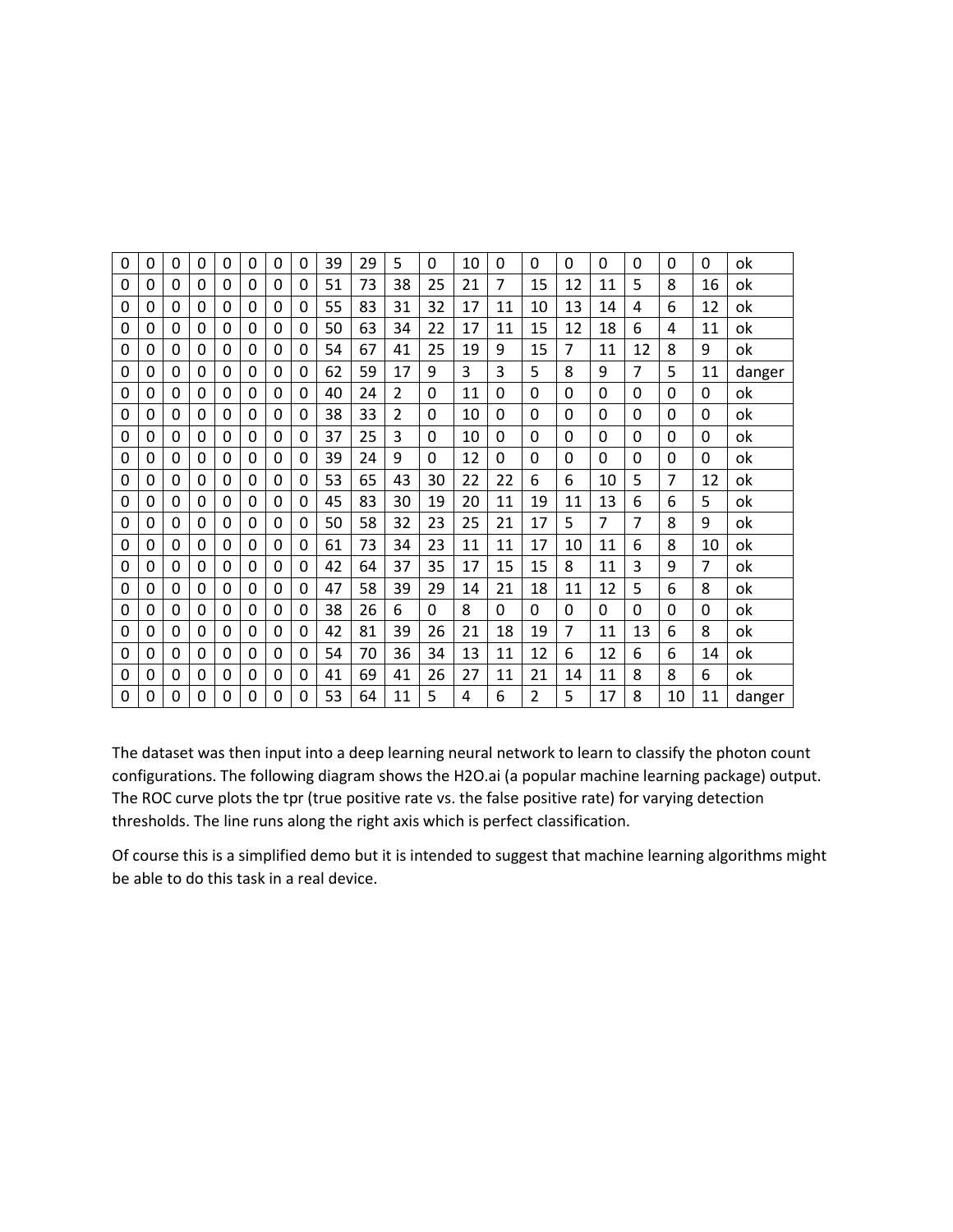

## Anomaly detection with unsupervised learning/clustering

A major issue with supervised learning is that it requires the classifications of feature vectors as to whether they indicate melanoma. This would probably require recruiting experts that in typically work with known inputs such as tomography and/or biopsy images. These images would have to be generated and provided to experts.

One way to skirt this might be to consider melanoma as an anomalous condition that would present as a statistical fringe case. Using the simulator, and generating cases for nevus-absent, small-nevus, and large nevus in proportions of 75%, 20%, and 5% respectively, the photon detector vectors were examined with a clustering metric as shown below. The graph indicates that the outputs are best organized as 4 clusters. What this means is that the cases are likely statistically distinguishable.

Of course whether this holds under actual conditions remains to be seen. If it does, however, a user's readings over a significant scan area might be used to detect anomalous conditions that the user would be notified about. In addition, it should also be possible to consult anonymous aggregated user scans to improve the detection performance.